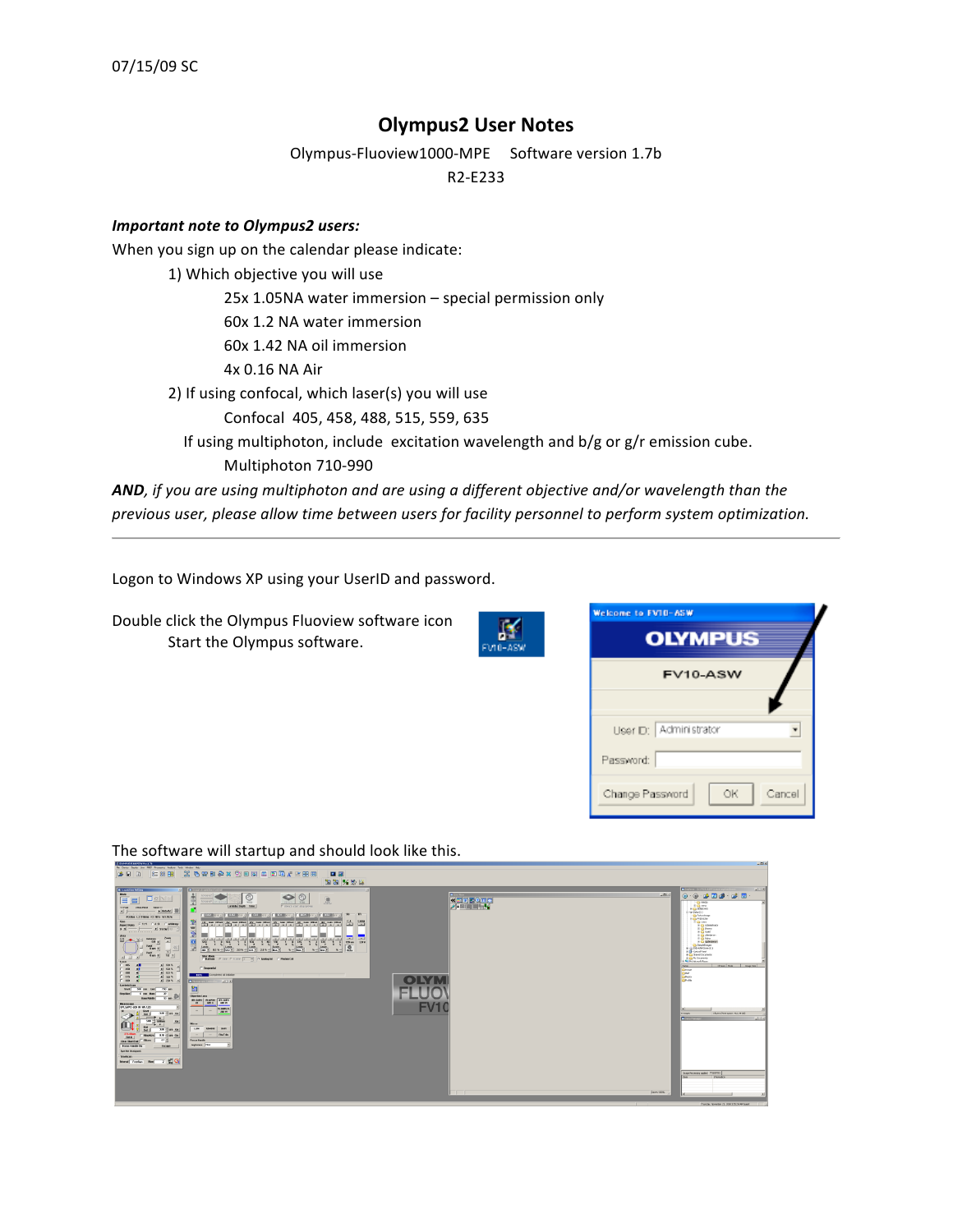In the Microscope Controller window, click the correct button to tell the software
which
objective
lens
you
are
using.

> In software version 1.7b, when using the 25x, click the 20x button. The next software update will include settings for the 25x objective. *Keep
> this
> in
> mind
> when
> you
> apply
> scale
> bars
> to
> your
> image*.

Focus control can be toggled between Fine and Course in this window. Fine and Course, F/C Focus can also be toggled by pressing the bottom green button next to the focus knob on the microscope body.

#### Microscope Controller 口回凶 ĩ. Objective Lens **PLAPON UPLSAPO UPLSAPO**  $4x$ 60X O w xna **XLUMPLFL** 20XW Mirror LSM **RDM690 DAPI** Fitc/Tritc **Focus Handle** JogSense Fine 회

# **OBSERVATION
THROUGH
THE
OCCULARS**

Find
and
focus
sample
using
the
oculars

Transillumination

Click
the
Trans
Lamp
button
in
the
Image Acquisition
Control
window



Adjust
brightness
of
transillumination
lamp
with
the
TR Lamp
control.

Click
Trans
Lamp
button
again
to
turn
off

Epifluorescence

Click
the
EPI
Lamp
button
in
the
Image Acquisition
Control
window

In
the
Microscope
Controller
Window,
choose
either
DAPI or
Fitc/Tritc.

Set
mechanical
shutter
to
Open
position

Open o

Closed

•



Click
EPI
Lamp
button
again
to
turn
off



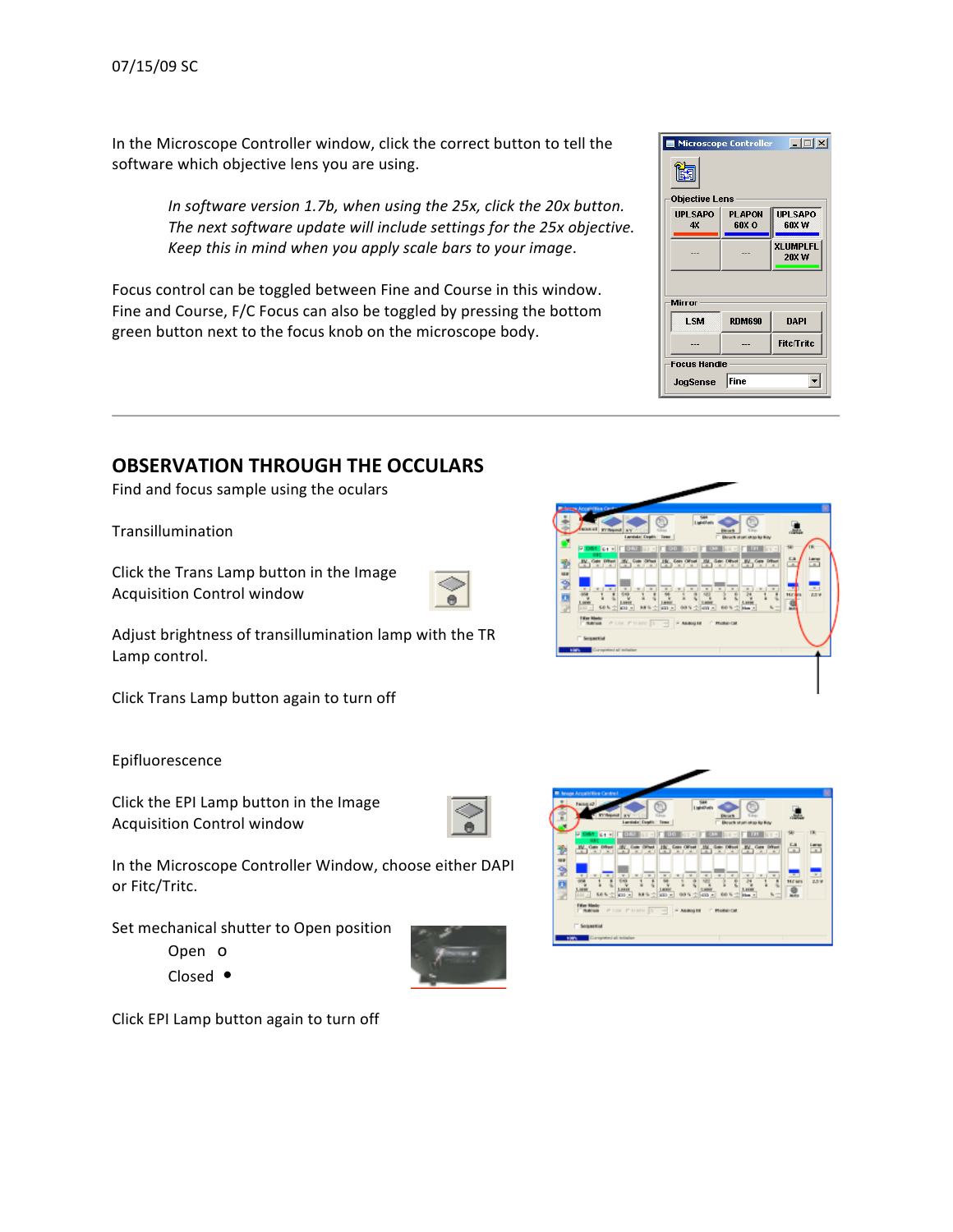### **CONFOCAL
IMAGE
ACQUISITION**



#### *1)
Acquisition
Setting
Window*

• Mode - Scan Mode  $\|\cdot\|$  - Oneway should always be selected

• Mode – Normal Factor (Figure 2015) – rectangular image – used most often. Other
available
modes
are
irregular
shapes,

line
scans
and
point
scans.

• Scan
Speed ‐
Choose
scan
speed

For
live
imaging
use
fastest
speed For
fixed
cells/tissue,
slower
scans
produce
a
less
noisy
image.

• Size – Choose Number of Pixels

Most users choose 512x512 as a reasonable tradeoff between resolution and time needed for acquisition. Imaging small structures like endosomes may require 1024x1024 and/or zoom.

After choosing your dyes (later in this guide) you can then click the info button in

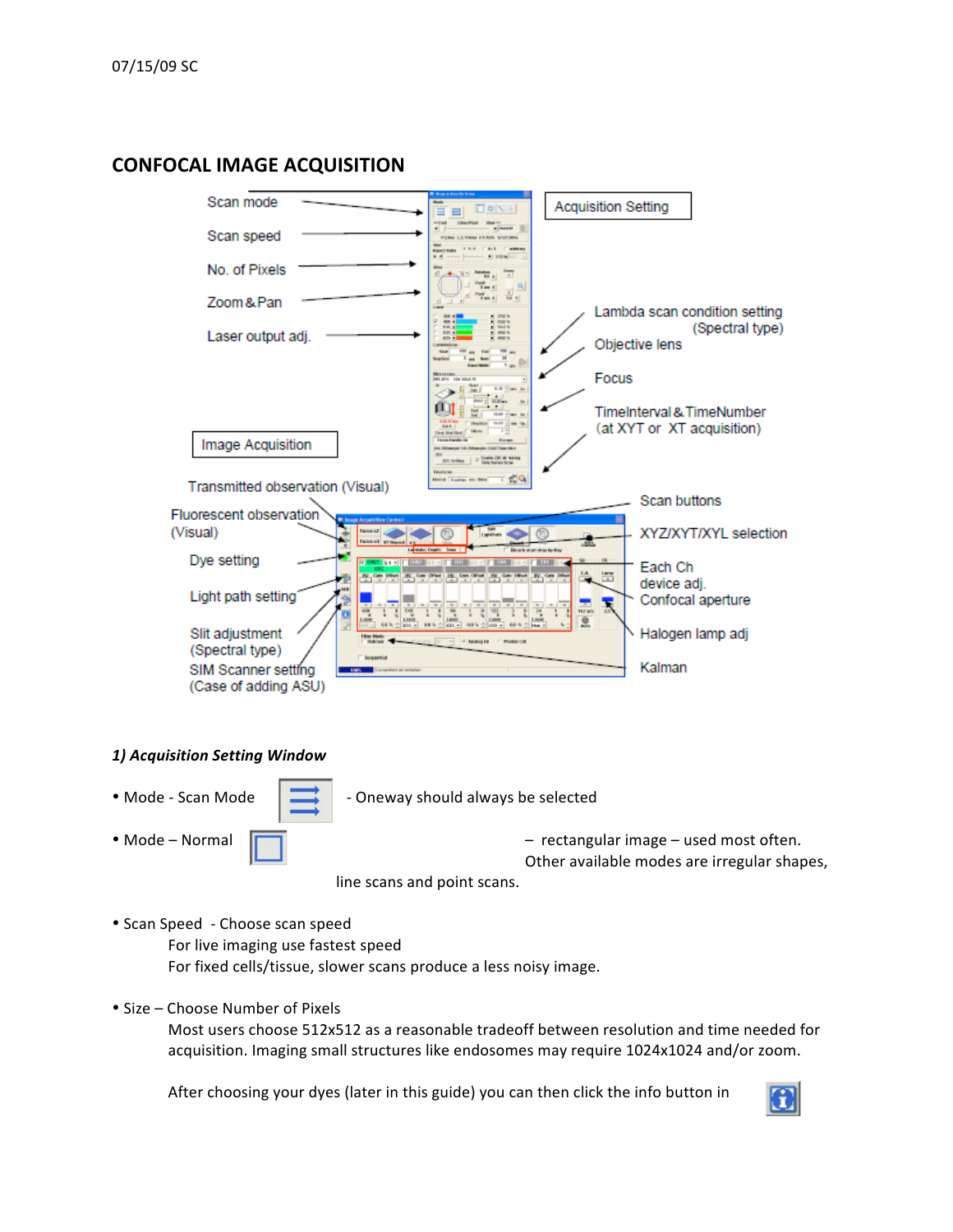the
Image
Acquisition
window
to
see
the
Optical
Resolution
and
the
Pixel
Size
for
your
chosen configuration.

Area
‐
Zoom
and
Pan

Choose
zoom.
Reset
by
clicking
1

Rotate structure of interest in image by dragging red dot. Click 0 next to rotation to reset. At zooms >1 drag blue box around - pan - to refine area of interest. Click 0's next to PanX and PanY
to
reset

- Laser Output set laser output
- Lambda
Scan
–
advanced
feature.
Useful
to
determine
emission
peak
of
autofluorescence
or uncharacterized
dye.

Ask
for
assistance.
- Microscope Objective displays objective that was chosen in the Microscope Controller window.
- Microscope Focus controls will be used to set up z-scans
- Microscope Focus Handle On should be pressed
- Microscope  $-x,y,z$  in microns at the bottom of the microscope panel gives the optical resolution of the currently
chosen
setup,
not
the
pixel
size.
- Time Scan set Interval and Number for time series. You can use this if your time series will fit in the computer's RAM. If your time series will require greater memory resources, you will need to use the
Time
Controller
under
the
Device
menu.

#### *Image
Acquisition
Control
Window*

- 1)Trans
Lamp
and
EPI
Lamp
buttons
off
- 2) Click Dye List button. **Example 18 Dye List window will** appear. Click All Clear. For confocal, click Single Photon. Double
click
desired
dyes
from
list.
- 3)
Click
Apply.

The
correct
optics
for
the
dyes
that
you
have
chosen
will move
into
place.

Check
to
see
that
the
Auto
button
is
pressed
for the
confocal
aperture.



4)
If
also
collecting
a
transmission
image,
check
TD1.

Illumination
wavelength
for
TD1

‐
choose
the
same
as CHS1.

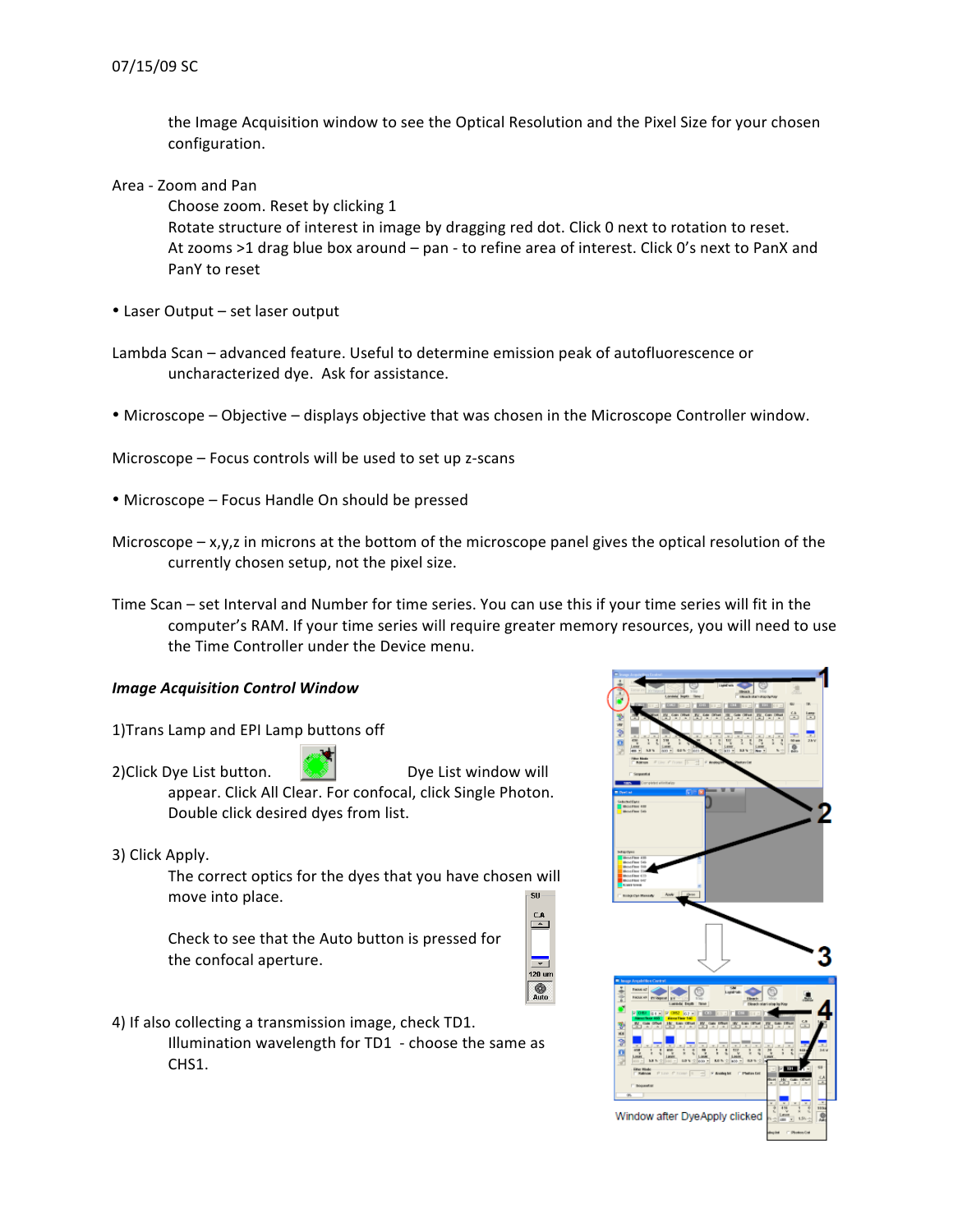5)
Check
sequential.
Select
Line.

With
sequential
checked,
live
scanning
will
only
display
one channel
at
a
time.

6)
Click
X,Y
Repeat
to
begin
scanning.



7) While scanning, adjust laser power, hv gain, gain, and offset (black level) for each channel using Hi-Lo LUT to attain best quality image.



↑laser
power
will ↑brightness,
but
also
bleaching.
Keep
as low
as
possible.

↑hv
gain
will ↑brightness,
but
also
noise.
Keep
below
700
if
possible. Adjust laser and hv gain so that there are a minimum number of red (saturated) pixels.

Adjust offset to have a minimum number of blue pixels (black level = 0 where blue). Keep
middle
gain
(not
hv
gain)
slider
set
to
1.

To
further
reduce
noise
in
the
image:

Use
a
slower
scan
speed.

Advantage
–
crisp
low
noise
image.
Disadvantage
–
Slow.

Kalman
Average
–
specified
number
of
images
is
averaged

Advantage
–
averaging
reduces
noise

Disadvantage
–
Averaging
may
result
in
a
dimmer
image
due
to
bleaching
and
is slow

8)
Click
Stop
to
stop
scanning.



9)
Click
XY
button
to
acquire
a *single
plane* image. See next page for z-scan.





Choose
File/Save
As

Or Right click mouse while over image and choose Save As

The
default
image
location
is: D:\FV10-ASW\Users\YOUR-USERNAME\Image\

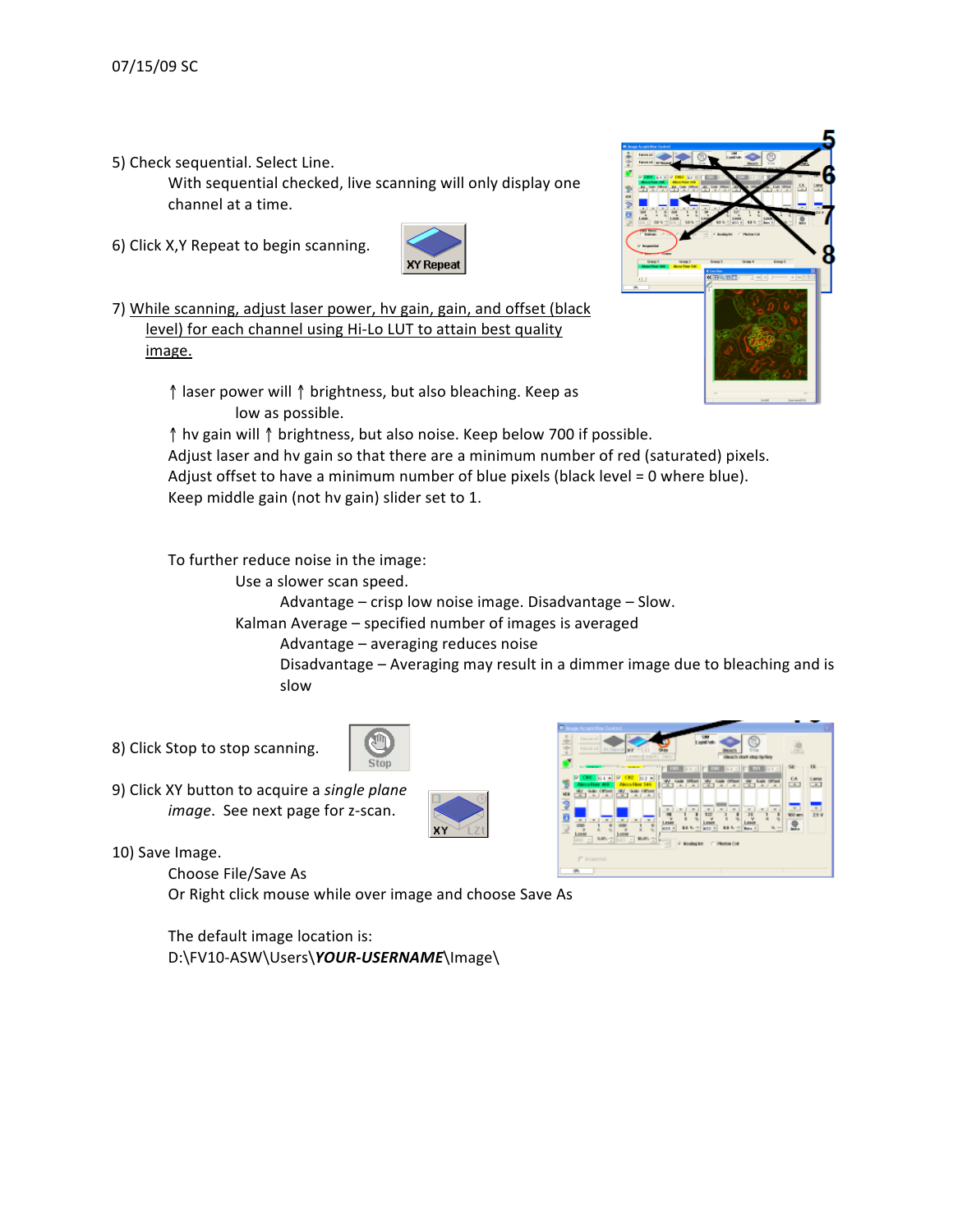# **Z‐SCAN

‐acquiring
an
image
volume**

Find
focal
plane
of
interest. In
the
Acquisition
Setting
window ‐ Microscope, Click
Clear
Start/End
and
click
Set
0 Click
XY
Repeat
to
begin
scanning. Click
up
buttons
or
turn
focus
knob
to
find
top
of sample
–
click
Start
Set Click
down
buttons
or
turn
focus
knob
to
find
bottom of
sample
–
Click
End
Set Enter a Step Size and check the Step Size box.

In
the
Image
Acquisition
Control
window

Click
Depth



Click
the
XY
Z
button
and
the
defined
stack will
be
imaged.

When
acquisition
is
complete,
Click
Series Done.



Save
Image.

Choose
File/Save
As

Or Right click mouse while over image and choose Save As

The
default
image
location
is: D:\FV10-ASW\Users\YOUR-USERNAME\Image\



### *Q:
How
do
I
choose
a
step
size?* **A:
It
depends
on
the
sample.**

Some
starting
points
are: ½
the
optical
resolution
in
z
(see
info
panel) or  $z =$  the x,y pixel size

But,
depending
on
what
you
are
trying
to visualize,
you
may
be
able
to
take
z‐steps
2x
this or
more.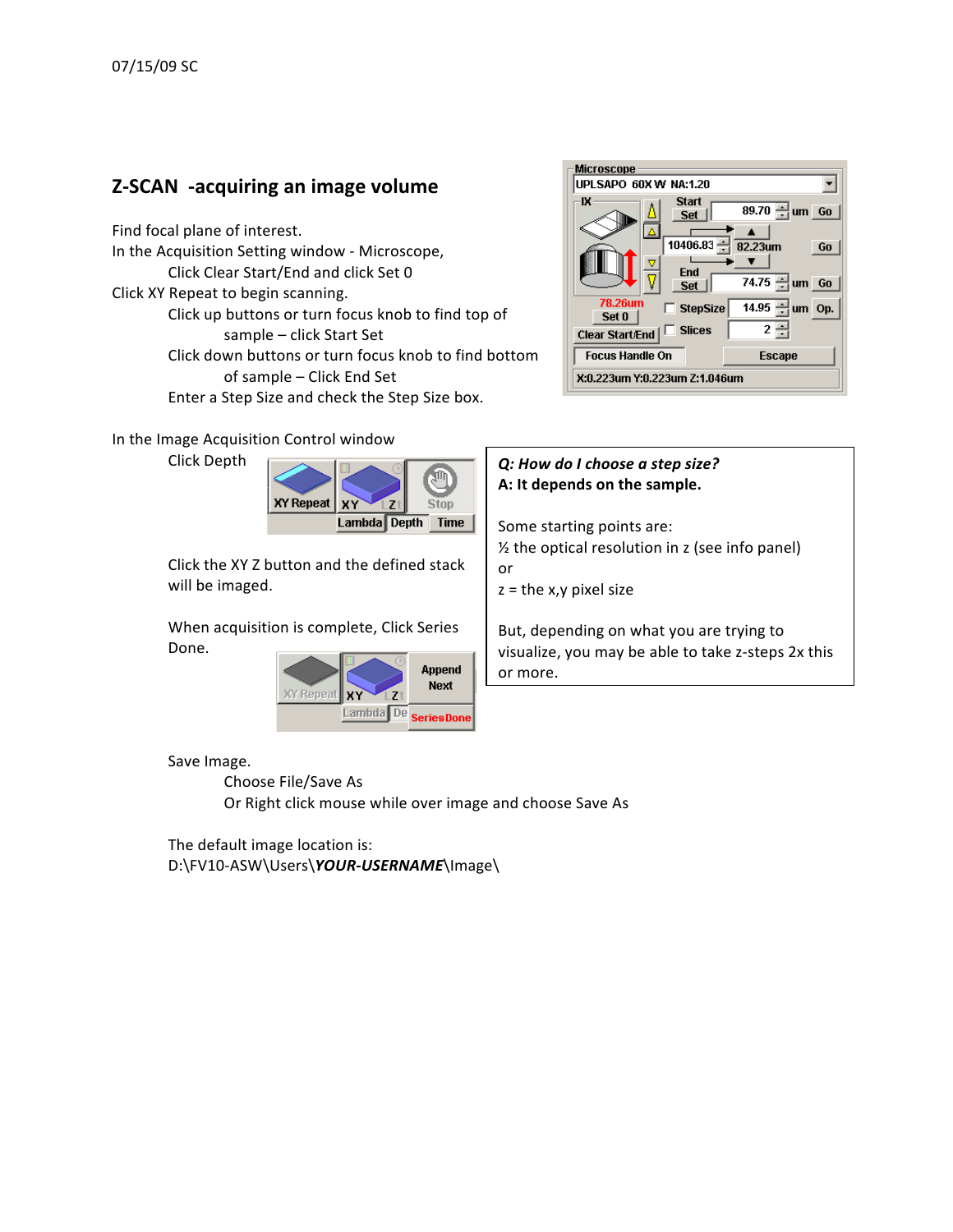# **MULTIPHOTON

IMAGE
ACQUISITION –
non‐descanned
detectors
(external)**

#### *Image
Acquisition
Control
Window*

1)Trans
Lamp
and
EPI
Lamp
buttons
off

2)Click Dye List button. **Dye List window will appear.** Click All Clear then click Two Photon.
Do
not
choose
dyes
here.

3)
If
also
collecting
a
transmission
image,
check
TD1. Illumination wavelength for TD1 - choose the same as IXD1.

4)Click
the
Light
Path
and
Dyes
button.



Choose
Exitation
DM
(dichroic
mirror)
–
RDM690 Under Laser Unit 1 - Uncheck visible lasers Under
Laser
Unit2
–
Check
IR
laser Under IXD - Check box for IXD1 and/or IXD2

The emission wavelengths collected are defined by the cube in place in the external detector box. Your choices
are
Blue/Green
or
Green
Red.
Indicate
which
cube
you
need
when
you
sign
up
on
the calendar.